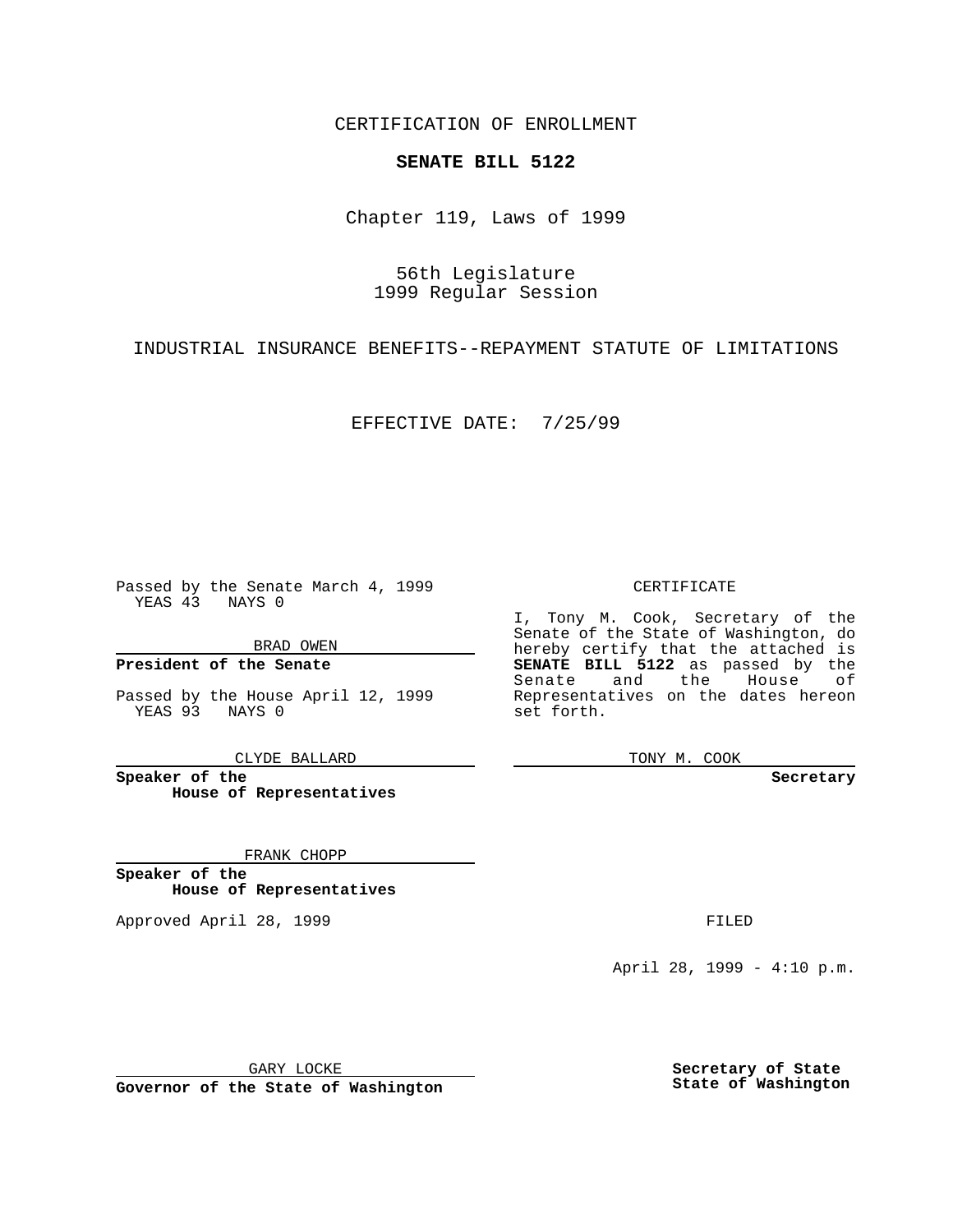## **SENATE BILL 5122** \_\_\_\_\_\_\_\_\_\_\_\_\_\_\_\_\_\_\_\_\_\_\_\_\_\_\_\_\_\_\_\_\_\_\_\_\_\_\_\_\_\_\_\_\_\_\_

\_\_\_\_\_\_\_\_\_\_\_\_\_\_\_\_\_\_\_\_\_\_\_\_\_\_\_\_\_\_\_\_\_\_\_\_\_\_\_\_\_\_\_\_\_\_\_

Passed Legislature - 1999 Regular Session

**State of Washington 56th Legislature 1999 Regular Session**

**By** Senators Fairley and Oke; by request of Department of Labor & Industries

Read first time 01/13/1999. Referred to Committee on Labor & Workforce Development.

 AN ACT Relating to the statute of limitations for the repayment or recoupment of industrial insurance benefits induced by claimant fraud; and amending RCW 51.32.240.

BE IT ENACTED BY THE LEGISLATURE OF THE STATE OF WASHINGTON:

 **Sec. 1.** RCW 51.32.240 and 1991 c 88 s 1 are each amended to read as follows:

 (1) Whenever any payment of benefits under this title is made because of clerical error, mistake of identity, innocent misrepresentation by or on behalf of the recipient thereof mistakenly acted upon, or any other circumstance of a similar nature, all not induced by fraud, the recipient thereof shall repay it and recoupment may be made from any future payments due to the recipient on any claim with the state fund or self-insurer, as the case may be. The department or self-insurer, as the case may be, must make claim for such repayment or recoupment within one year of the making of any such payment or it will be deemed any claim therefor has been waived. The director, pursuant to rules adopted in accordance with the procedures provided in the administrative procedure act, chapter 34.05 RCW, may exercise his discretion to waive, in whole or in part, the amount of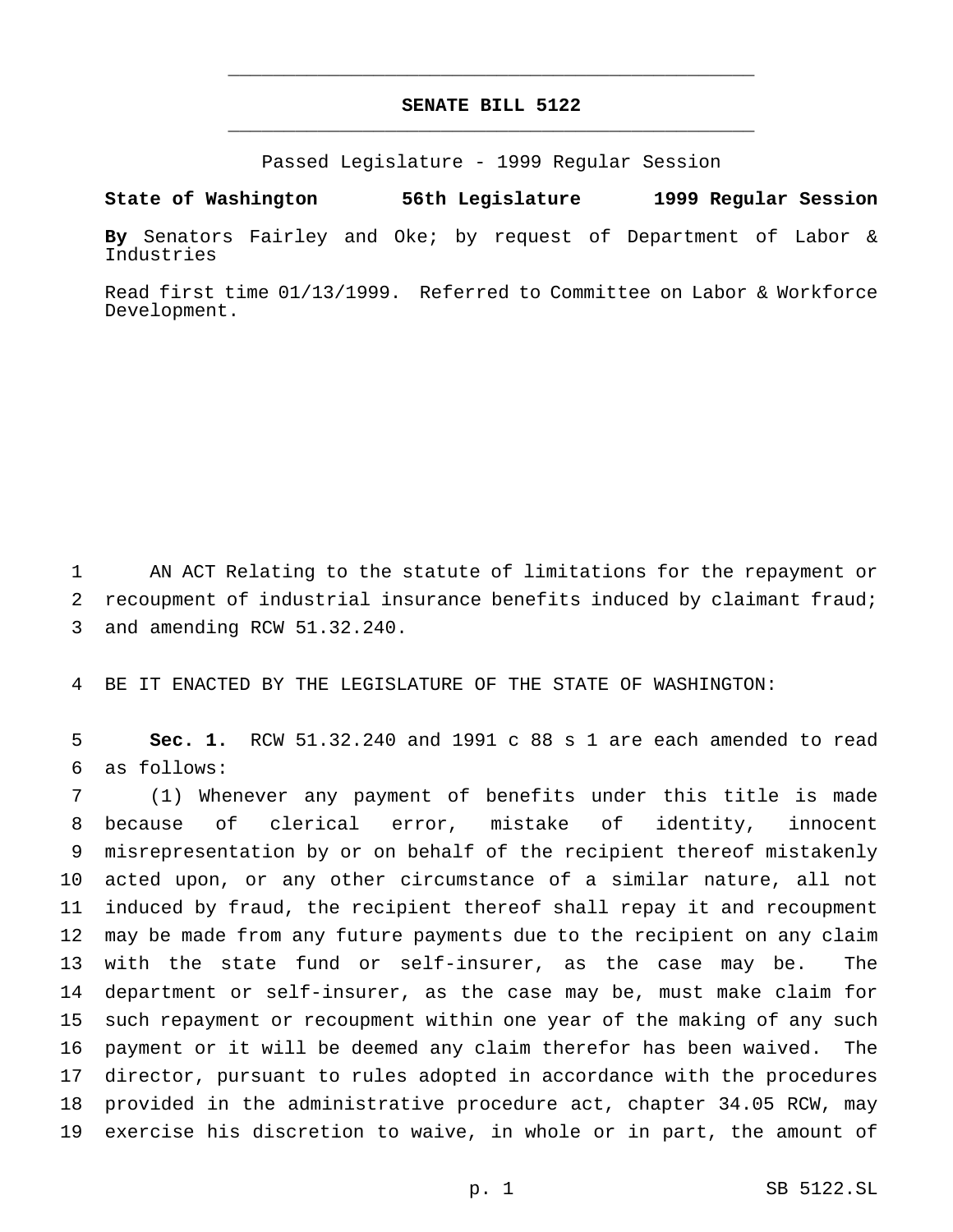any such timely claim where the recovery would be against equity and good conscience.

 (2) Whenever the department issues an order rejecting a claim for benefits paid pursuant to RCW 51.32.190 or 51.32.210, after payment for temporary disability benefits has been paid by a self-insurer pursuant to RCW 51.32.190(3) or by the department pursuant to RCW 51.32.210, the recipient thereof shall repay such benefits and recoupment may be made from any future payments due to the recipient on any claim with the state fund or self-insurer, as the case may be. The director, under rules adopted in accordance with the procedures provided in the administrative procedure act, chapter 34.05 RCW, may exercise discretion to waive, in whole or in part, the amount of any such payments where the recovery would be against equity and good conscience.

 (3) Whenever any payment of benefits under this title has been made pursuant to an adjudication by the department or by order of the board or any court and timely appeal therefrom has been made where the final decision is that any such payment was made pursuant to an erroneous adjudication, the recipient thereof shall repay it and recoupment may be made from any future payments due to the recipient on any claim with the state fund or self-insurer, as the case may be. The director, pursuant to rules adopted in accordance with the procedures provided in the administrative procedure act, chapter 34.05 RCW, may exercise his discretion to waive, in whole or in part, the amount of any such payments where the recovery would be against equity and good conscience.

 (4) Whenever any payment of benefits under this title has been induced by fraud the recipient thereof shall repay any such payment together with a penalty of fifty percent of the total of any such payments and the amount of such total sum may be recouped from any future payments due to the recipient on any claim with the state fund or self-insurer against whom the fraud was committed, as the case may be, and the amount of such penalty shall be placed in the supplemental pension fund. Such repayment or recoupment must be demanded or ordered 35 within ((one)) three years of the discovery of the fraud.

 (5) The worker, beneficiary, or other person affected thereby shall have the right to contest an order assessing an overpayment pursuant to this section in the same manner and to the same extent as provided under RCW 51.52.050 and 51.52.060. In the event such an order becomes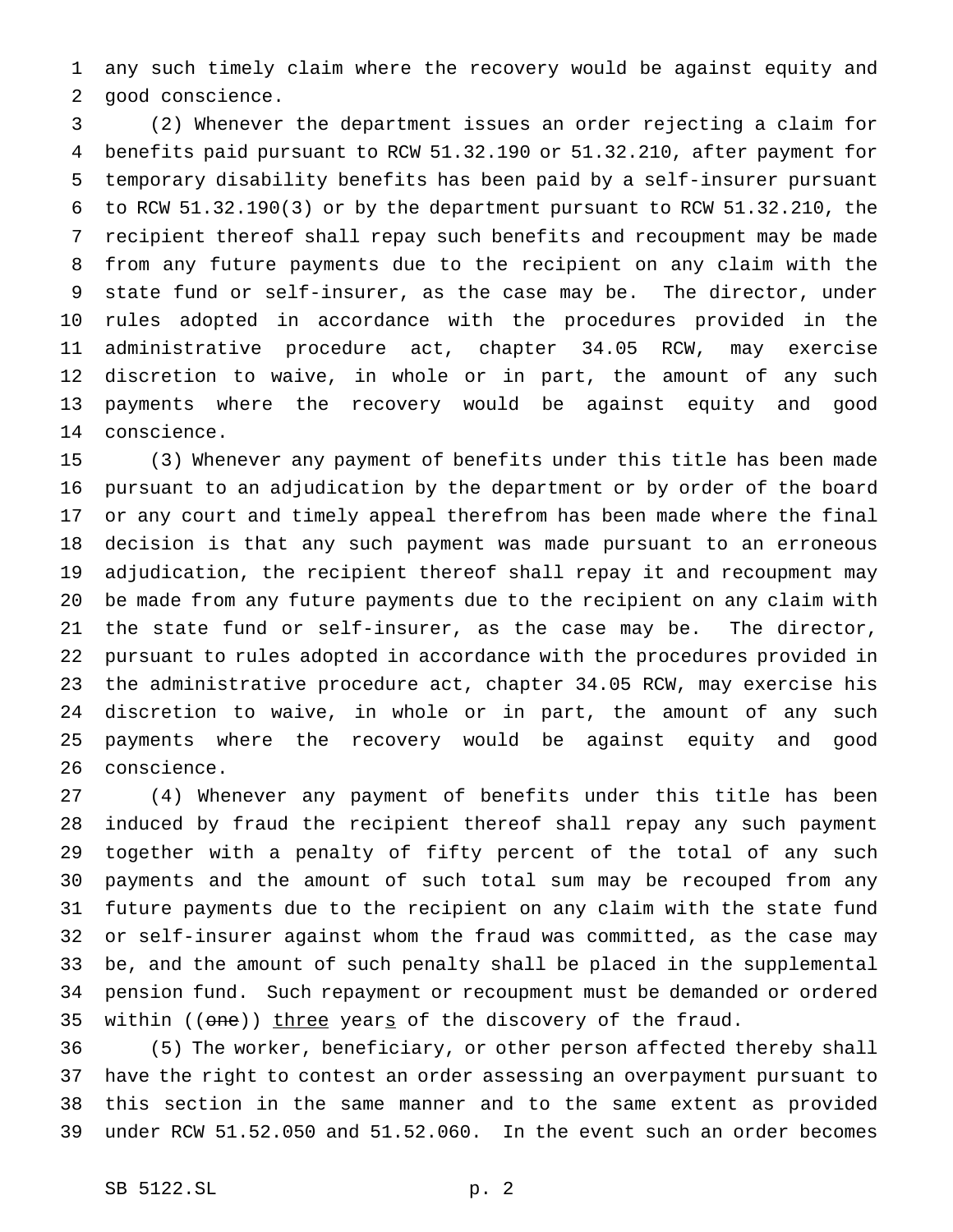final under chapter 51.52 RCW and notwithstanding the provisions of subsections (1) through (4) of this section, the director, director's designee, or self-insurer may file with the clerk in any county within the state a warrant in the amount of the sum representing the unpaid overpayment and/or penalty plus interest accruing from the date the order became final. The clerk of the county in which the warrant is filed shall immediately designate a superior court cause number for such warrant and the clerk shall cause to be entered in the judgment docket under the superior court cause number assigned to the warrant, the name of the worker, beneficiary, or other person mentioned in the warrant, the amount of the unpaid overpayment and/or penalty plus interest accrued, and the date the warrant was filed. The amount of the warrant as docketed shall become a lien upon the title to and interest in all real and personal property of the worker, beneficiary, or other person against whom the warrant is issued, the same as a judgment in a civil case docketed in the office of such clerk. The sheriff shall then proceed in the same manner and with like effect as prescribed by law with respect to execution or other process issued against rights or property upon judgment in the superior court. Such warrant so docketed shall be sufficient to support the issuance of writs of garnishment in favor of the department or self-insurer in the manner provided by law in the case of judgment, wholly or partially unsatisfied. The clerk of the court shall be entitled to a filing fee of five dollars, which shall be added to the amount of the warrant. A copy of such warrant shall be mailed to the worker, beneficiary, or other person within three days of filing with the clerk.

 The director, director's designee, or self-insurer may issue to any person, firm, corporation, municipal corporation, political subdivision of the state, public corporation, or agency of the state, a notice to withhold and deliver property of any kind if there is reason to believe that there is in the possession of such person, firm, corporation, municipal corporation, political subdivision of the state, public corporation, or agency of the state, property that is due, owing, or belonging to any worker, beneficiary, or other person upon whom a warrant has been served for payments due the department or self- insurer. The notice and order to withhold and deliver shall be served by certified mail accompanied by an affidavit of service by mailing or served by the sheriff of the county, or by the sheriff's deputy, or by any authorized representative of the director, director's designee, or